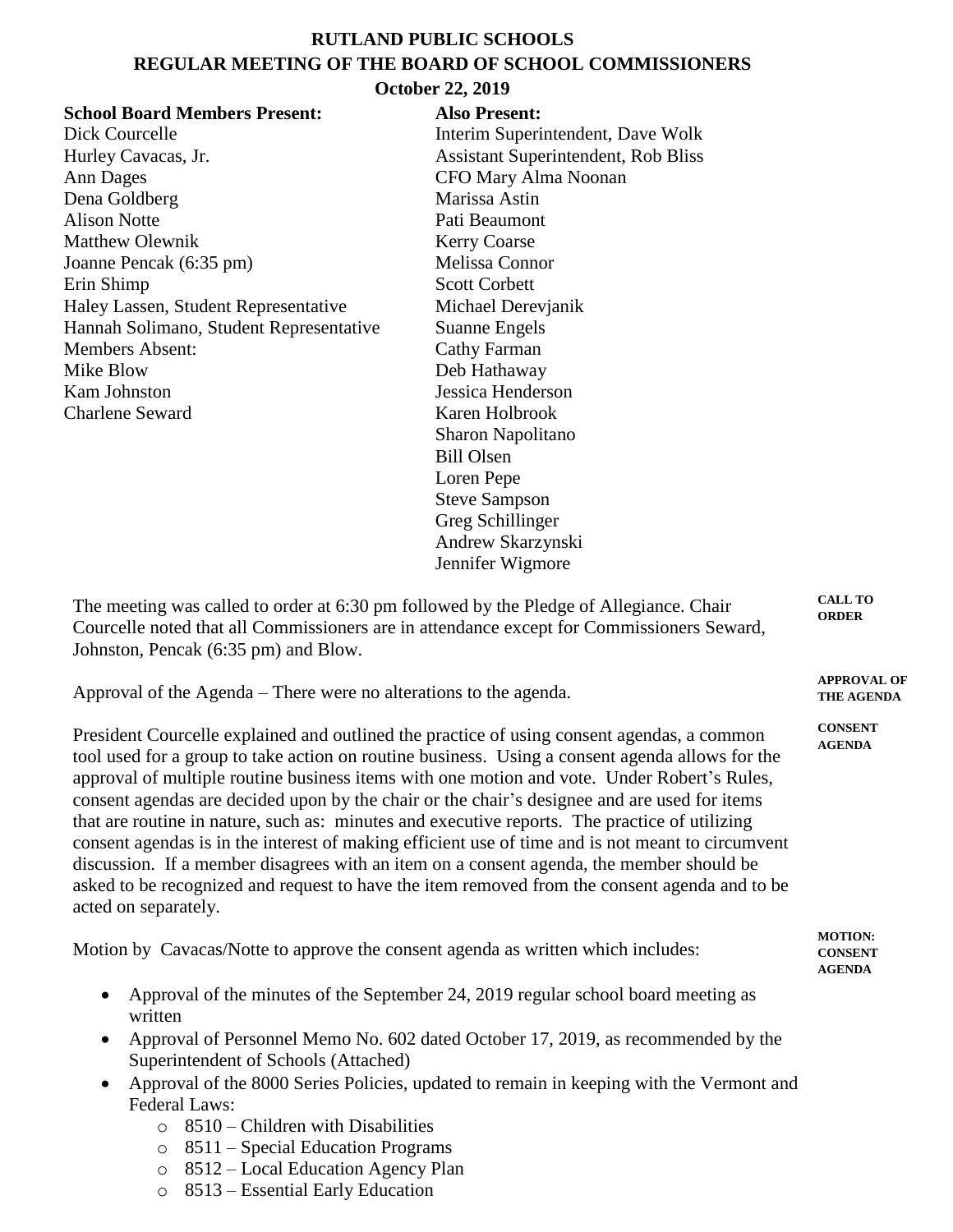- o 8510 Students with Disabilities Participating in School District
- o 8530 Evaluation and Planning Team
- o 8540 Student Individualized Education Program (IEP)
- o 8550 Student Identification-Evaluation
- o 8560 Parent Involvement in Special Services Placement
- o 8562 Educational Surrogate Parents
- o 8563 Extended School Year
- o 8570 Impartial Hearing Officer
- o 8580 Program Accessibility
- o 8590 Provision of Services to Private Schools

Discussion revolved around criteria for requesting items to be removed from consent agendas. It was noted that removals should be for material changes. Such things such as spelling errors or typos that would not make material changes to content could be shared off the record.

Motion passed unanimously by all those in attendance.

Communications – Clerk Cavacas read a note thanking the Board for assistance in planning and executing Homecoming Events from Jamie Nichols, Rutland High School Athletics and Activities. **IONS**

Audience Communications – Kathleen Krevetski (Roberts Avenue) and Marilyn Griffith distributed a report on Fluoride to the Board and requested time (15 minutes) on the next agenda for the next meeting.

School/Program Update – Student Representatives' Report – *Fiddlesticks* performed at Northeast Primary and Northwest Primary. Second Graders at both schools are finishing up greenhouse units. Kindergarten students are studying community and recently visited the fire station. A Hero assembly is scheduled for Northwest Primary School. Rutland Intermediate School is off to a great start and has received recognition by the AOE for work with PBIS. An assembly on the character trait, integrity, is scheduled at RIS. A focus at Stafford Technical Center is community partnerships and they have had several guest speakers. Stafford students will rake leaves for community members next week and distribute apple pies made by the Culinary Program. The first Student of the Marking Period Assembly is scheduled. Sara Cosgrove, from RRMC will present on the dangers of vaping. Rutland High School is nearing completion of their NEASC visit. Stafford Technical Center is about to begin the same NEASC accreditation process. Students were recognized for acceptance into the International Thespian Society and elections of the Pumpkin King and Queen.

Staff Celebration – UVM Outstanding Teacher of the Year Recognition – Andrew Skarzynski introduced Karen Holbrook, Rutland Intermediate School Grade 3 Elementary Teacher/UVM Teacher of the Year. Karen noted her appreciation for the recognition and read a quote, noting that it summed up how she felt about teaching over many years and making connections with kids: *"Students may forget what you said, but they will never forget how you made them feel."* Pati Beaumont introduced Marissa Astin, Rutland Middle School English/French Teacher and read excerpts from a letter about Ms. Astin. Marissa thanked Ms. Beaumont and the Board for recognizing her. President Courcelle offered congratulations to both teachers on behalf of the Board.

PreK-2 School and RIS Improvement Plans – Assistant Superintendent Bliss introduced Susanne Engels, Principal Northeast Primary School, Loren Pepe, Principal, Northwest Primary School and Andy Skarsynski, Principal, Rutland Intermediate School.

**COMMUNICAT-**

**AUDIENCE COMMUNINCAT -IONS**

**SCHOOL PROGRAM UPDATE – STUDENT REPS.**

**STAFF CELEBRATIONS**

**SCHOOL CIPS: NE, NW & RIS**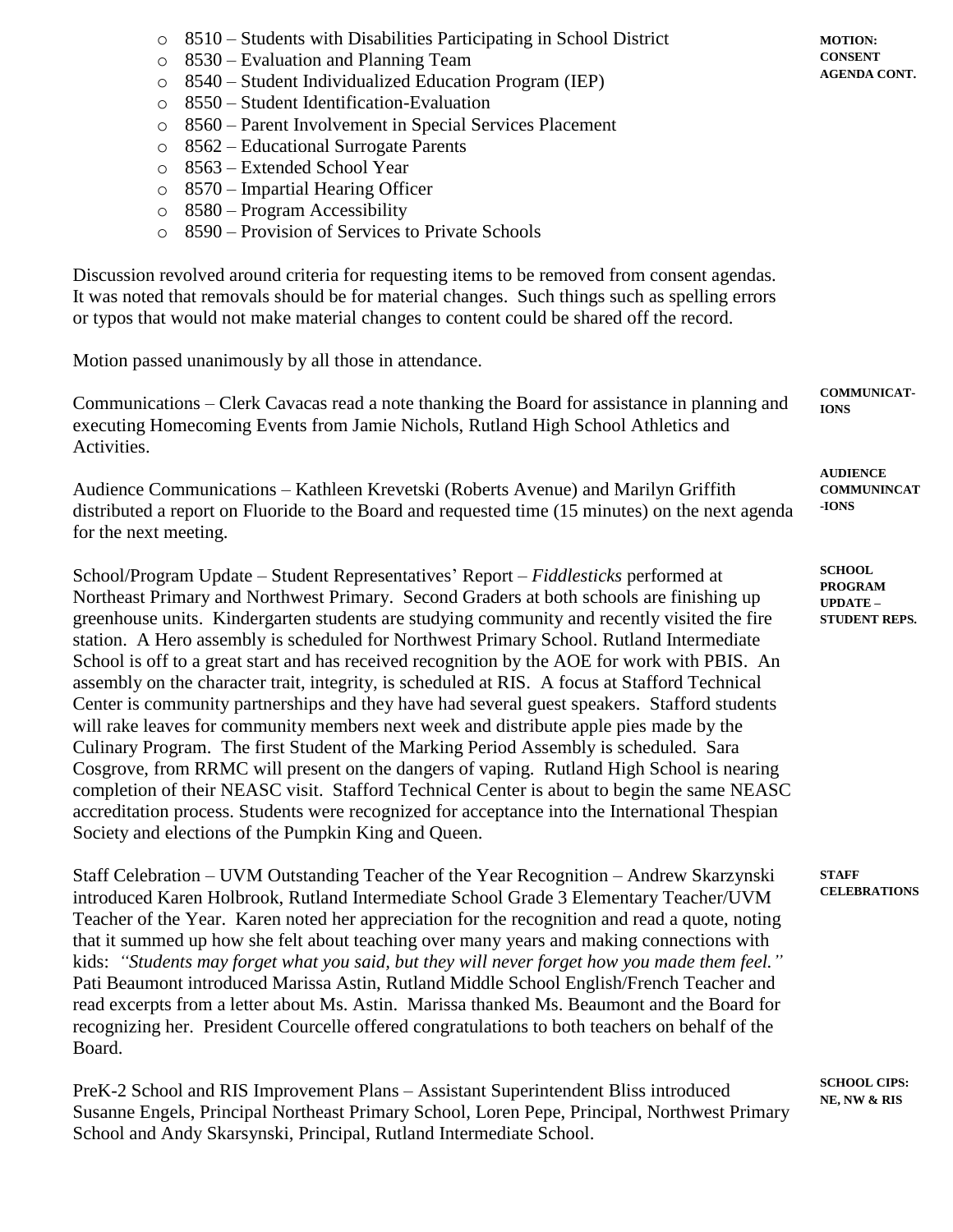Ms. Engels and Ms. Pepe presented the Primary School Continuous Improvement Plans (CIPs) focusing on goals related to both behavioral/emotional skills and academics. Ms. Engels noted goals are partially achieved and reviewed continued work with proficiencies, resiliency curriculum and assessments/common screeners. Ms. Pepe noted increase of professional learning and practices, as well as the revitalization/renewal of PBIS. She reviewed the ongoing development of more trauma informed practices, cool down spaces and other components for decreasing anxiety, as well as exploring restorative practices and building relationships. Both schools are working with personalized learning, Daily Five Framework in Literacy Instruction and the Lucy Calkins Units of Study to provide different levels of instruction across the diverse community.

Andy Skarzynski presented the Rutland Intermediate School CIP. He reviewed goals focused on developing MTSS (Multi-Tiered Systems of Support) and noted that goals are partially achieved. He noted the ongoing methodology, robust data platform used to collect information on student performance, successful Positive Solution Team monthly meetings and increased access to intervention gained through scheduling changes. He explained the continued focus on tier one instructions/universal supports and aligning assessment calendars and intervention cycles. He spoke to the renewal of PBIS at RIS, the schoolwide community block, schoolwide resiliency curriculum and reinvigorated Responsive Classroom practices. Trauma informed practices continue to develop. He noted goals: 5% growth in Smarter Balanced Assessment and 20% reduction in Planning Room Referrals. RIS continues to seek different ways to provide greater access to Tier 2 and 3 supports.

Discussion revolved around comparing Parent/Teacher Conference attendance over years, number of years CIPs have been in place (action planning prior to 1998,) CIP process (study, act, repeat,) multiple learning pathways, integration, choice in learning and creating an environment with time, space and freedom.

Enrollment Analysis – Superintendent Wolk presented the enrollment analysis, noting that Rutland tracks close to the State (drop 30% Statewide.)

Central Office Reports – Superintendent's Report:

Superintendent Wolk noted:

- He has completed meetings, engaging all school staff and a number of parents. He will use the input received in these meetings to guide him in moving forward. His goal is to make sure we have all the right people in all the right places and all students in the right schools and programs.
- The Solar Canopy Project has been postponed due to the dislocation of 100 parking spaces at the RHS/STC complex. The work on this project will begin at the end of the school year and it will be completed prior to students return the following year. He referred the development of an RFP to address deferred maintenance and inventory to the Building Committee and proposed taking funding from contingency.
- In collaboration with Mayor Allaire, Kim Peters (Rutland Recreation Department,) Matt Bloomer and others, RCPS will be utilizing the College of St. Joseph facility for Varsity and Basketball Games. We are lucky to have this solution and this is a great collaboration.
- RCPS has begun conversations about bulk buying with the City. A meeting has taken place to brainstorm ways to save money and RCPS will begin bulk purchasing together with the City.
- Rutland High School was recognized for great amount of work and self-reflection that went into the NEASC accreditation visit. Stafford Technical Center will begin the NEASC accreditation process in November.

**ENROLLMENT REPORT**

**SUPERINTEN-DENT'S REPORT**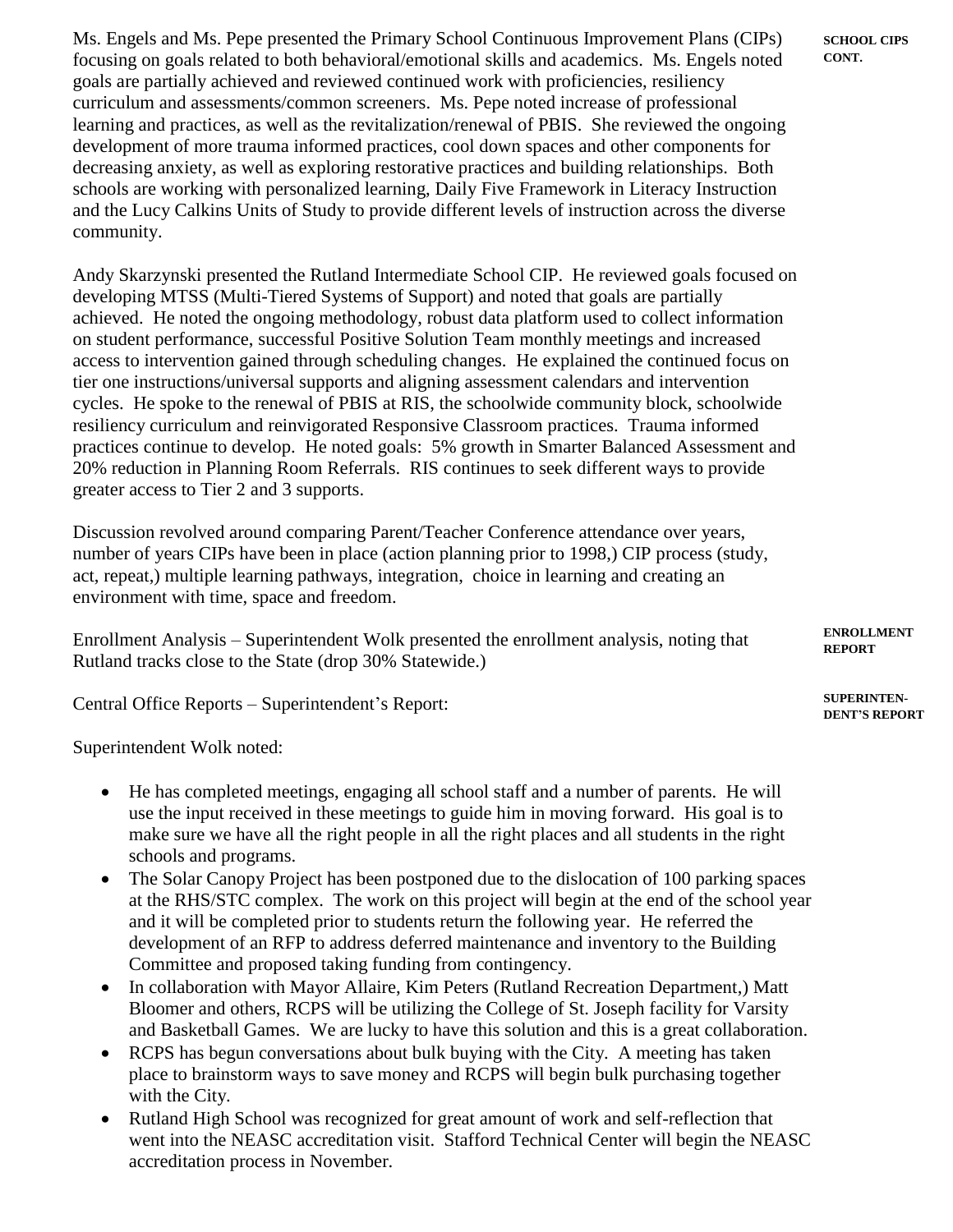Facilities and Finance - Budget Planning Timeline – Mary Alma Noonan presented the FY 21 Budget Timeline. She noted that goal is to come up with a reasonable budget. President Courcelle noted opportunities for Board Members to meet individually with Administration to learn more about the budget process. Retreat Recap – President Courcelle distributed documents that came out of the Board Retreat: Board Operating Protocols and Norms. He noted that he would like to review and adopt at the next meeting on November 12, 2019. Chair Courcelle reviewed Protocols  $1 - 15$ . Discussion included: concern regarding email correspondence constituting unwarned Board Meetings, Vermont Open Meeting Law, transparency and email becoming discoverable documents. Superintendent Wolk will provide the Board with guidelines from the State. Commissioner Olewnik inquired about the document replacing "Code of Conduct" approved on 11/2/2005. President Courcelle will look into this. President Courcelle spoke of the struggle to put PEI into play, restructuring meetings and getting a better assessment of how we are doing. It was noted that the next regular meeting will be held at the Grove Street Campus on November 12, 2019. New Business – None. Old Business – None. **FACILITIES & FINANCE RETREAT RECAP NEW BUSINESS OLD BUSINESS**

**ADJOURN**

Motion by Notte/Cavacas to adjourn at 7:53 pm. Passed.